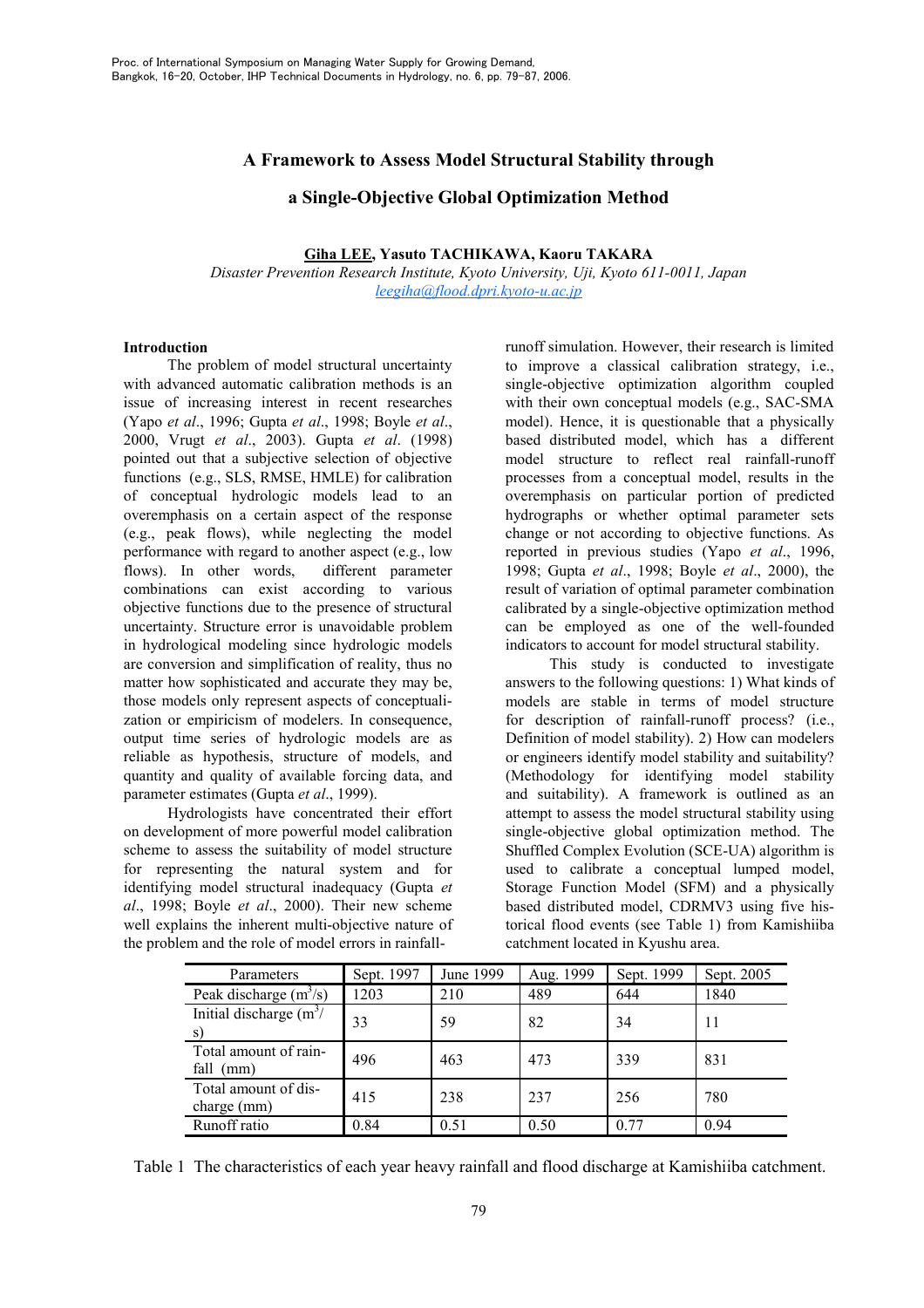### **Methodology for Model Structure Analysis**



 $\theta_i^j$  = optimal parameter set; Fig. 1 Schematic illustration of a framework to assess model structural stability;  $Index_i^j$ = guideline index for assessment of model structural stability;  $i$  = objective Function;  $j$  = storm event.

Our purpose of this study is to establish a framework for how to assess the model structural stability. This work is summarized by two main procedures. The first step is a qualitative identification of model stability according to selection of objective functions. The second procedure is a quantitative assessment of model structural stability through the analysis of parameter transferability with a development of benchmarks or guideline indexes. Figure 1 illustrates the schematic process of the framework for assessment of model structural stability.

This assessment procedures are based on the following ideas:

1) If hydrologic forcing input data (e.g., rainfall, stream flow) for model calibration using efficient and robust optimization algorithm are not erroneous, calibrated parameter set can reflect explicitly the structural stability of hydrologic model.

2) An ideally-structured model can be regarded as a stable model which has the identical best parameter set regardless of objective functions and have high parameter transferability from

$$
\theta_{OF_1}^{Event1} \approx \cdots \approx \theta_{OF_n}^{EventN}
$$

event to event, *i.e.*,

3) Therefore, variation of optimal parameters calibrated by using an appropriate singleobjective optimization scheme can be one of the indicators for assessment of model structural stability.

After considering synthetically all concepts above mentioned, we conclude that a more reliable model structure leads to the constant optimal parameter set without regard of any objective func-

tions selected subjectively, i.e.,  $\theta_{OF_1}^{Event1} \approx \cdots \approx \theta_{OF_n}^{Event1}$ <br>Moreover. Moreover, such model structure maintains high degree of accuracy for predicted hydrographs when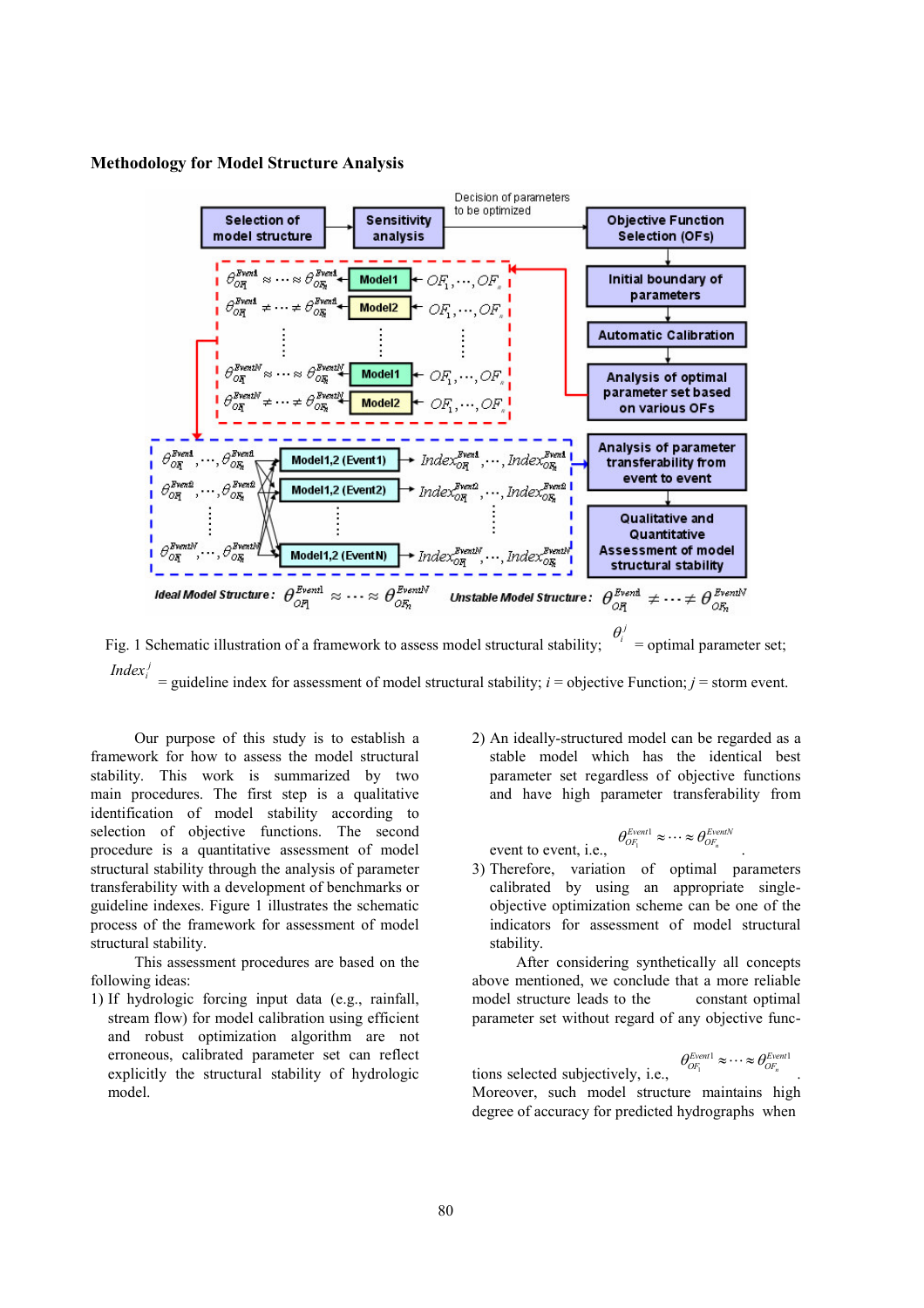applying parameter set for various type and magnitude of floods in the same study site, i.e.,

$$
\theta_{OE}^{Event1} \approx \cdots \approx \theta_{OE}^{EventN}
$$

. As a result, model structural stability is evaluated by the ability enable to reduce the influence of objective functions and flood events. Two different types of model structures are applied to compare model structural stability for verification of our framework and each model is calibrated by SCE-UA optimization strategy with three objective functions. Applied models and optimization method, objective functions are introduced in following sub-sections.

### **Hydrologic Models**

### Conceptual lumped model, Storage Function **Model (SFM)**

This model is a lumped model with the reflection of nonlinear characteristics of hydrologic response behavior. SFM is used for the rainfallrunoff simulation in a small watershed usually less than five hundred square kilometers in Japan. The form of SFM is expressed as:

$$
\frac{dS}{dt} = r_e(t - T_l) - q, \qquad S = kq^p \tag{1}
$$

$$
r_e = \begin{cases} f \times r, & \text{if } \sum r \le R_{SA} \\ r, & \text{if } \sum r > R_{SA} \end{cases} \tag{2}
$$

where,  $S =$  water storage;  $r_e =$  effective rainfall intensity;  $r =$  rainfall intensity;  $q =$  runoff;  $t =$  time step;  $k =$  storage coefficient;  $p =$  coefficient of

nonlinearity; 
$$
f =
$$
 primary runoff ratio;  $T_l =$  lag  
time; and  $R_{SA} =$  cumulative observed rainfall from  
the beginning of storm.

### Physically based distributed model, CDRMV3

CDRMV3 is a physically based distributed hydrologic model developed by Kojima et al. (2003) including discharge-stage relationship with saturated-unsaturated flow (Tachikawa et al, 2004). The model solves the one-dimensional kinematic wave equation with the discharge-stage equation using the Lax-Wendroff finite difference scheme according to orderly nodes and edges, edge connection based on flow direction map (see Figure 2). All geomorphologic information are extracted from 250m based DEM data. Channel routing is also carried out by the kinematic routing scheme as well as calculation of slope elements reflecting contributing areas.



Fig. 2 Schematic representation of CDRMV3 (a) Modular structure of CDRMV3 (b) Distributed grid rainfall data (c) Close-up of edges and nodes extracted DEM (d) Model structure for the hillslope soil layer and dischargestage relationship.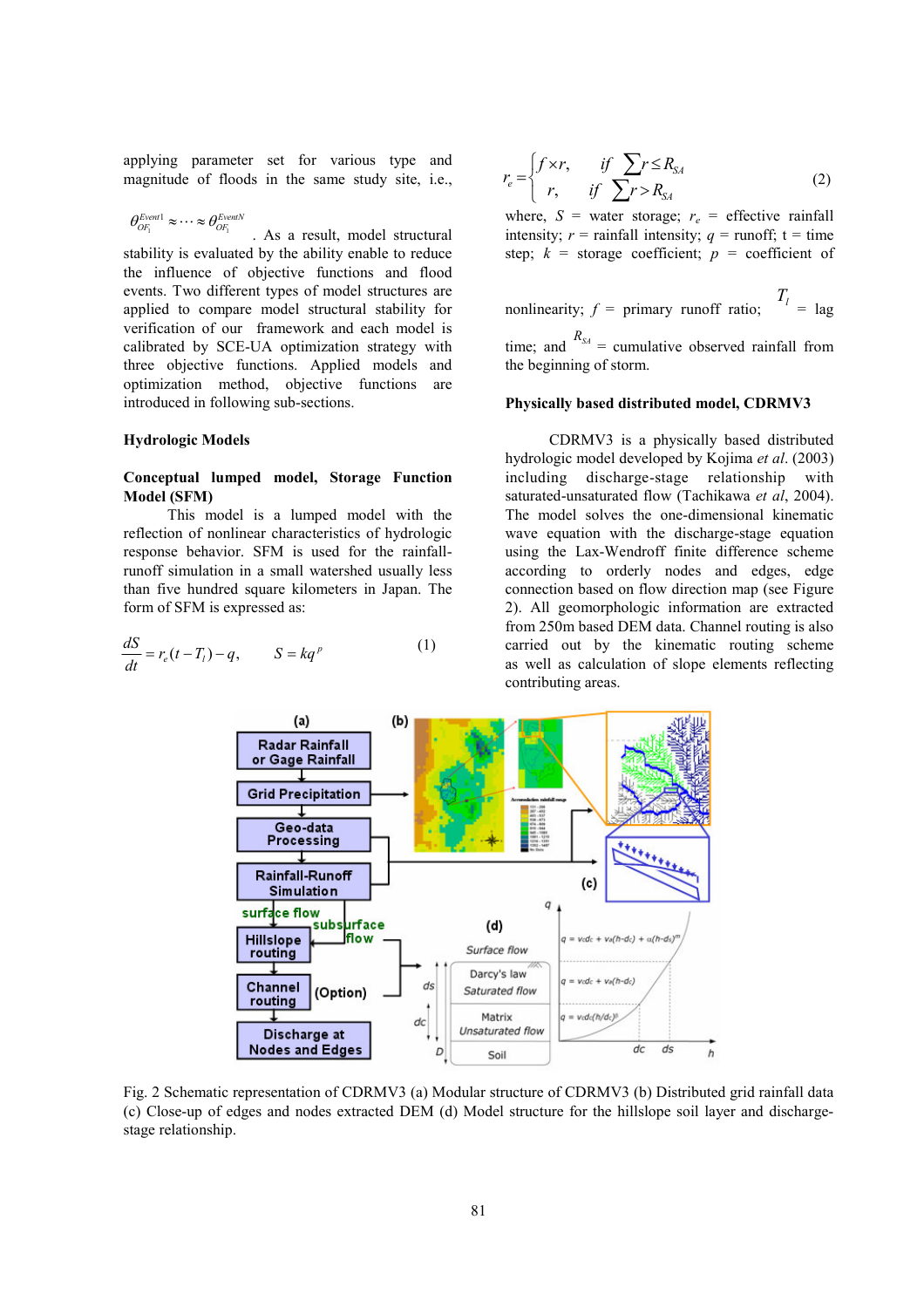The model assumes that a permeable soil layer covers the hillslope as illustrated in Figure  $2(d)$ . The soil layer consists of a capillary layer which unsaturated flow occurs in and a non-capillary layer in which saturated flow occurs. According to this mechanism, if the depth of water is higher than the soil depth, then overland flow occurs. The discharge-stage relationship is expressed by equation (3) corresponding to water levels (see Figure  $2(d)$ ) defined as:

$$
q = \begin{cases} v_c d_c (h/d_c)^{\beta}, & 0 \le h \le d_c \\ v_c d_c + v_a (h - d_c), & d_c \le h \le d_a \\ v_c d_c + v_a (h - d_c) + \alpha (h - d_s)^m, & d_s \le h \end{cases}
$$
(3)

$$
\frac{\partial h}{\partial t} + \frac{\partial q}{\partial x} = r(t) \tag{4}
$$

Flow rate of each slope segment are calculated by above governing equations combined with the conti-

nuity equation (4) where,  $v_c = k_c i$ ;  $v_a = k_a i$ .  $k_c = k_a / \beta$ ;  $\alpha = \sqrt{i}/n$ ; *i* is slope gradient,  $k_c$  is saturated hydraulic conductivity of the capillary soil

 $k_a$  is hydraulic conductivity of the laver non-capillary soil layer, n is roughness coefficient.  $d_c$ is the depth of the capillary soil laver and

is soil depth. Detailed explanations of model structure appear in Tachikawa et al. (2004).

#### $(SCE-UA)$ **Shuffled** Complex Evolution Algorithm

The reasons for difficulties in automatic calibration with respect to the response surface of parametric structures, i.e., existence of numerous local optima, non-smooth response surface, non-convex shape around global optimum, motivate a development of a global search algorithm in rainfall-runoff modeling (Sorroshian and Gupta, 1995). Evolutionary algorithms are probably the most commonly applied global optimization methods in rainfall-runoff simulation. The Shuffled Complex Evolution Algorithm (SCE, Duan et al., 1992; 1993; 1994), one of the computer-based automatic optimization algorithms, is a singleobjective optimization method designed to handle high-parameter dimensionality encountered in calibration of a nonlinear hydrologic simulation

models, apart from the Genetic Algorithm. This evolutionary approach method has been performed by a number of researchers on a variety of models with outstanding positive results (Gupta et al., 1999) and has proved to be an efficient, powerful method for the automatic optimization (Gan and Bifu, 1996; Yu et al, 2001). Basically, this scheme is synthesized by following three concepts: (1) combination of simplex procedure with the concepts of controlled random search approaches; (2) competitive evolution; and (3) complex shuffling. The integration of these steps above mentioned makes the SCE method effective, robust and flexible (Duan et al., 1994).

## **Objective Functions**

The aim of computer-based automatic calibration is to find those values of the model parameters that minimize or maximize the numerical value of the objective function (Sorooshian and Gupta, 1995). Frequently, a number of statistics and techniques are utilized for evaluations of the model predictive abilities. In general, many objective functions contain a summation of the error term and to avoid the canceling of errors of opposite sign, the summation of the squared errors is often used for objective functions (Legates and McCabe, 1999). The most commonly utilized objective functions in hydrological modeling are variations of the Simple Least Squares (SLS) function defined as:

$$
SLS = \sum_{t=1}^{N} (q_t^{obs} - q_t(\theta))^2
$$
 (5)

where  $q_i^{obs}$  is observed stream flow value at time t;

 $q_{t}(\theta)$ is model simulated stream flow value at

time t using parameter set  $\theta$ ; N is the number of flow values available.

The main reason for the popularity of SLS has been its direct applicability to any model. The selection of SLS as an objective function implies assumptions concerning the probability distribution of the errors: 1) the residuals are independent and identically distributed; 2) the residual distribution has homogeneous variance; and 3) the residuals are normally distributed (Yapo et al., 1996).

Moreover, the largest disadvantage of SLS is the fact that the differences between the observed and predicted values are calculated as squared values. This shortcoming results that larger values in a time series are overestimated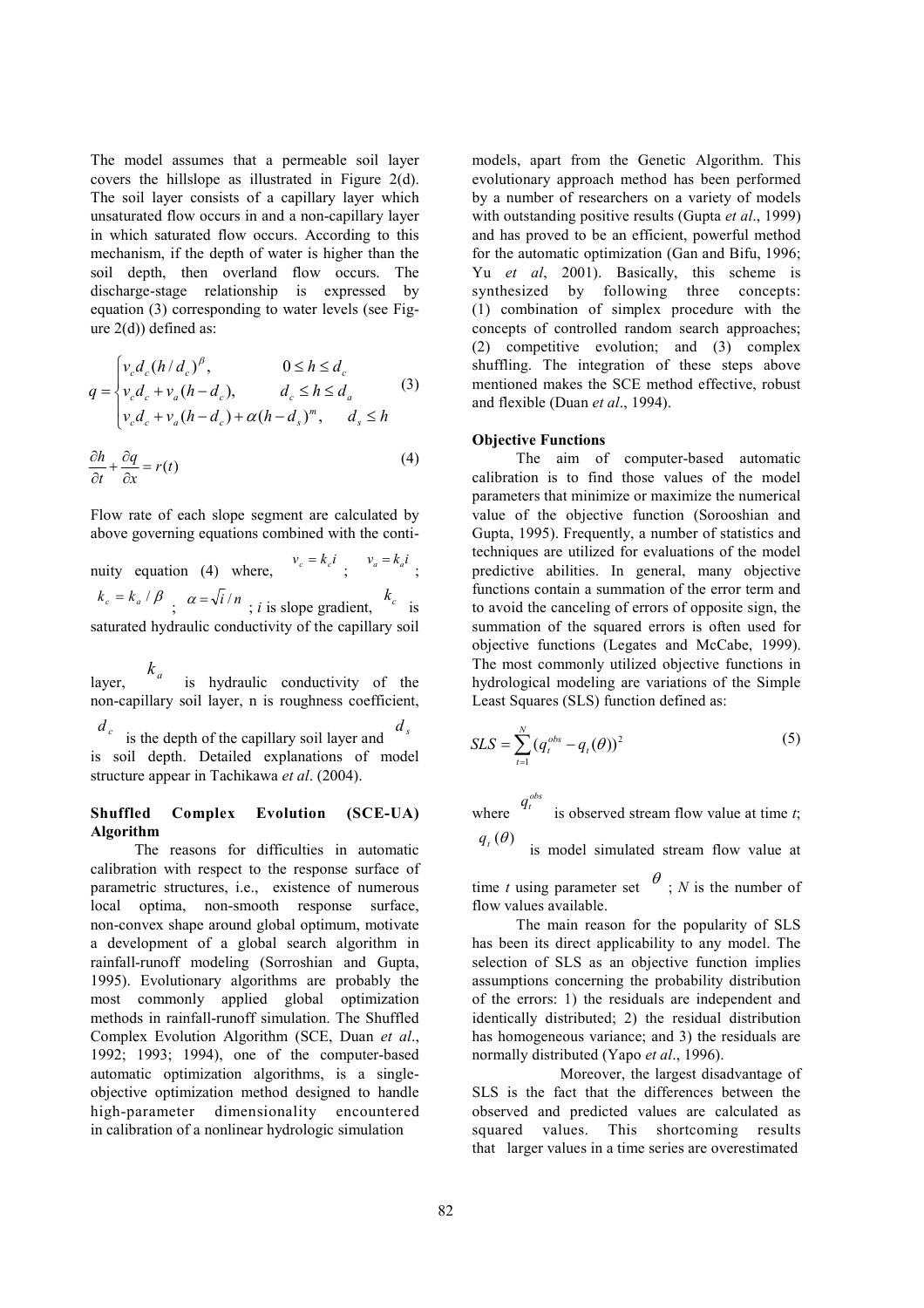whereas lower values are neglected (Legates and McCabe, 1999). Krause et al. (2005) proposed the modified index of agreement (MIA, Willmott, 1984) to overcome the inefficiency of these measures with squared errors. This objective function is calculated  $a<sup>c</sup>$ 

$$
MIA = 1 - \frac{\sum_{t=1}^{n} \left( \frac{q_t^{obs} - q_t(\theta)}{q_t^{obs}} \right)^2}{\sum_{t=1}^{n} \left( \frac{|q_t(\theta) - q_t^{mean}| + |q_t^{obs} - q_t^{mean}|}{q_t^{mean}} \right)^2} \text{ when } t \in \mathbb{R}^n
$$

 $q_t^{mean}$ is a mean value of observed time series.

Sorooshian and Dracup (1980) remarked that the problem often encountered in rainfall-runoff modeling is the fact that the residuals variance increases with increasing flow values, i.e., the assumption of homoscedascity cannot be justified. When we plot the residuals versus predicted runoff. we can easily find out whether the variance of the residuals increases with increasing flow values, i.e., the problem heteroscedascity. Generally, the commonly practiced methods of handling this heteroscedastic error cases in natural system have been through the application of Weighted Least Squares (WLS) function and transformation functions (Sorooshian and Dracup, 1980). They suggested the Heteroscedastic Maximum Likelihood Error (HMLE), which enables the estimation of the most likely weights through the use of the maximum estimation theory. This new procedure can eliminate some of the subjectivity involved in the selection of transformation and/or a weighting scheme and vields a more balanced performance over the entire hydrograph (Yapo et al, 1996; Gupta et al., 1998). It is calculated as:

$$
\min_{\theta, \lambda} \quad HMLE = \frac{1/N \sum_{t=1}^{N} w_t \varepsilon_t}{\prod_{t=1}^{N} w_t}
$$
\n<sup>(7)</sup>

where  $\varepsilon_t = q_t^{obs} - q_t(\theta)$  is the model residual at time t;  $\begin{bmatrix} w_t \\ w_t \end{bmatrix}$  is the weight assigned to time t, computed as  $W_t = f_t^{2(\lambda-1)}$ . Where  $f_t = q_t^{true}$  is the expected true flow at time t,  $\lambda$  is the unknown transformation parameter which stabilizes the variance. Fulton (1982) recommended using instead of  $q_t(\theta)$  to approximate  $f_t$ .

In this study, above mentioned three objective functions are used in the calibration trials and the analysis of hydrologic model stability.

### **Result and Discussions**

### The impact of objective functions to model performance

The plots of comparison between the simulated and the observed hydrographs according to the three objective functions (SLS, MIA and HMLE) are illustrated in Figure 3.

From Figure 3, we notice that:

- 1) In SFM cases, the simulated hydrographs based on the parameters calibrated by SLS are close to the observed ones while other parameters optimized by HMLE, MIA lead to less magnitude than the real measured stream flows under big flood events  $(e.g., Event 1, 4, 5)$ .
- 2) The calibrated parameters based on MIA, HMLE result in underestimated outcomes in big flood but simulated results obtained from small floods reproduce closely to the observed (see Figure 3  $(a)$ ).
- 3) In CDRMV3 cases, all simulation results shown in Figure 3(b) are close to observed discharge for any objective functions. This result implies that the problem of subjectivity related with selection of objective functions for model calibration based on single-objective optimization algorithm can be ignored for distributed hydrological modeling used here.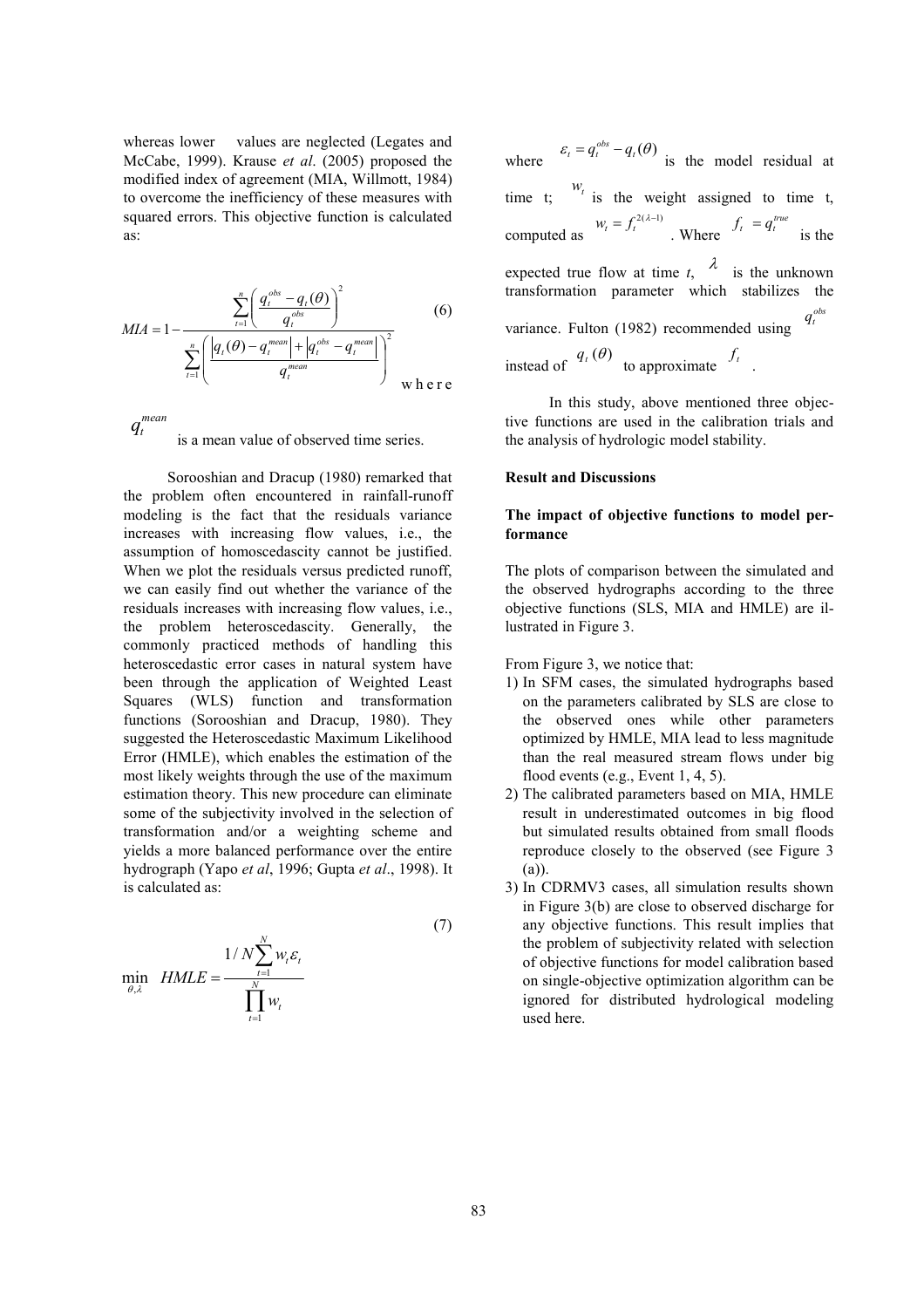

Fig. 3 Comparison between the simulated and the observed hydrographs according to three objective functions; (a) SFM cases, (b) CDRMV3 cases.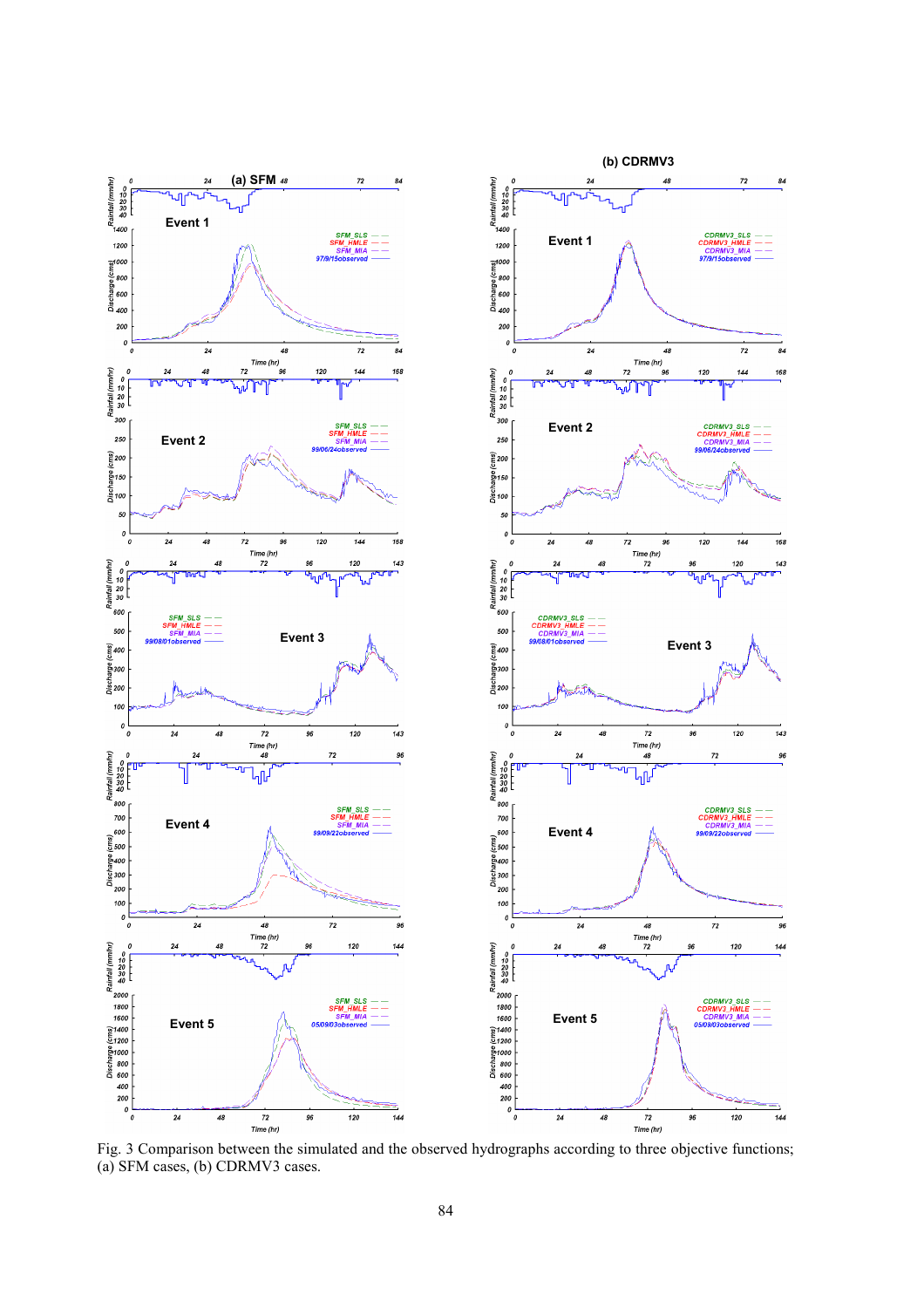### The Assessment of Parameter Transferability from Event to Event

Despite of successfully calibration as shown in Figure 3, it is still questionable that best parameter set obtained from the event selected subjectively can be applicable to other arbitrary events in study site. If we expect good simulation results from transferred best parameter set, we can regard such model as a stable model structure, which has high parameter transferability. The each performance from transferred parameter sets are evaluated by peak discharge ratio (PDR) and Nash-Sutcliffe(NS) statistics of the residuals as guideline indexes for measurement of parameter transferability, defined as:

$$
PDR = Peak_{\text{sim}} / Peak_{\text{obs}} \tag{8}
$$

$$
NS = 1 - \sum_{t=1}^{N} (q_t^{obs} - q_t(\theta))^2 / \sum_{t=1}^{N} (q_t^{obs} - q^{mean})^2
$$
\n(9)

 $Peak_{sim}$ is the simulated peak discharge, where

 $Peak_{obs}$ is the observe peak discharge and is the mean observed discharge. PDR measures the tendency of the simulated peak discharge to be larger or smaller than the observed peak discharge; the optimal value is  $1.0$ , larger values than  $1.0$ indicate an overestimation of the simulated peak discharge and smaller values than 1.0 indicate an underestimation of the simulated peak discharge. NS measures a relative magnitude of the residual variance to the variance of the observed stream flows; the optimal value is 1.0.

The quantified results of parameter transferability are plotted in Figure 4. As shown in Figure  $4(a)$  and Table 2, the conceptual lumped model has low parameter transferability while the physically based model has high parameter transferability from event to event. Nevertheless, a successful transfer of parameters in CDRMV3 model, the results simulated by optimal parameters of Event 2 over entire cases are inaccurate; NS values



Fig. 4 Plots for assessment of parameter transferability from event to event; each point indicates the evaluated NS, PDR due to parameter transfer.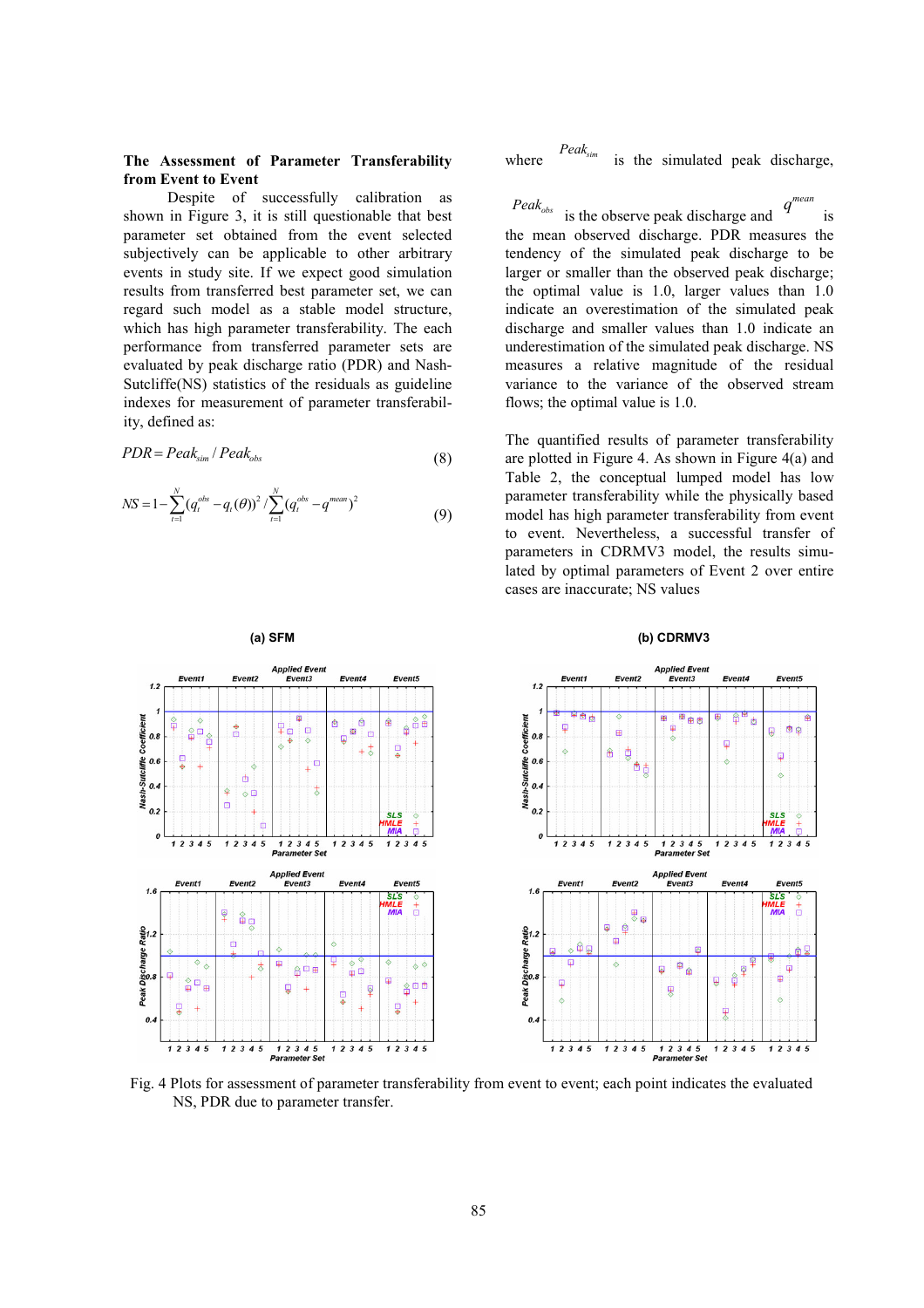are usually less than 0.7 and PDR values are underestimated/overestimated irregularly. This result indicates that Event 2 input data during calibration has poor information. Moreover, this finding is allowable hydrologist or modelers to distinguish a high or low quality data. In CDRMV3, all of the measured points described in Figure 4 due to three objective functions converge into one position while points obtained from SFM are scattered very irregularly.

Unfortunately, the constant single optimal parameter set over all storm events is not observed

in the study site, i.e.,  $\theta_{OF_1}^{Event} \neq \cdots \neq \theta_{OF_1}^{EventN}$ . In the physically based distributed model, the different parameter combination also can lead to acceptable model performances with proper values of NS or

 $I_{\mathit{OF}_i}^{\mathit{Event}} \approx \cdots \approx I_{\mathit{OF}_n}^{\mathit{EventN}} \qquad \qquad \text{This} \quad \text{finding} \quad \text{is}$ PDR, i.e., strongly connected with "equifinality" (Beven, 2001). Therefore, the perfect framework of model structural stability still require analysis of uncertainty sources in hydrological processing and its effect on the predicted output variable.

### **Conclusions**

In this paper, we have demonstrated a framework for assessment of model structural stability through a single global optimization method (SCE-UA) and comparison of two hydrologic models (SFM, CDRMV3). The results under our framework lead to following conclusions that either conceptual lumped model or physically based model is suitable for rainfall-runoff simulation if based on available informative data during model calibration, and that the simulated results of CDRMV3 are not affected by objective functions while the computed results of SFM are fluctuated according to objective functions. Then, we test parameter transferability from event to event in the study site. The structural stability of CDRMV3 is superior to SFM in terms of parameter transfer. However, even though a physically based distributed model leads to high parameter transferability, problems of uncertainty still remain to be unsolved. The principal reason is that the identification of an appropriate model structure and the identification of appropriate parameter set within this structure are difficult due to a range of uncertainties involved in the modeling process, which are also unavoidably propagated into the model output. Therefore, the analysis of uncertainty in the modeling process must go side by side with identification of stable model structure

| Applied            | Parameter          | <b>SFM</b>    |      |         |                           |               | <b>CDRMV3</b>  |               |                |      |                  |               |                |
|--------------------|--------------------|---------------|------|---------|---------------------------|---------------|----------------|---------------|----------------|------|------------------|---------------|----------------|
| Event              | Set                | <b>NS SLS</b> |      |         | PDR SLS INS HMLE PDR HMLE | <b>NS MIA</b> | <b>PDR MIA</b> | <b>NS SLS</b> | <b>PDR SLS</b> |      | NS HMLE PDR HMLE | <b>NS MIA</b> | <b>PDR MIA</b> |
|                    | Event1             | 0.94          | 1.04 | 0.87    | 0.80                      | 0.89          | 0.82           | 0.99          | 1.02           | 0.99 | 1.03             | 0.99          | 1.05           |
|                    | Event <sub>2</sub> | 0.56          | 0.47 | 0.56    | 0.48                      | 0.63          | 0.53           | 0.68          | 0.58           | 0.85 | 0.72             | 0.88          | 0.75           |
|                    | Event3             | 0.85          | 0.77 | 0.79    | 0.69                      | 0.80          | 0.70           | 0.99          | 1.05           | 0.97 | 0.92             | 0.98          | 0.94           |
|                    | Event <sub>4</sub> | 0.93          | 0.94 | 0.56    | 0.51                      | 0.84          | 0.75           | 0.97          | 1.11           | 0.97 | 1.06             | 0.96          | 1.07           |
| Event <sub>1</sub> | Event <sub>5</sub> | 0.81          | 0.90 | 0.71    | 0.70                      | 0.76          | 0.70           | 0.95          | 1.04           | 0.96 | 1.02             | 0.94          | 1.07           |
|                    | Event1             | 0.37          | 1.39 | 0.35    | 1.34                      | 0.25          | 1.41           | 0.69          | 1.25           | 0.67 | 1.25             | 0.66          | 1.27           |
|                    | Event <sub>2</sub> | 0.88          | 1.00 | 0.88    | 1.02                      | 0.82          | 1.11           | 0.96          | 0.92           | 0.83 | 1.13             | 0.83          | 1.14           |
|                    | Event3             | 0.34          | 1.39 | 0.48    | 1.32                      | 0.46          | 1.33           | 0.63          | 1.28           | 0.70 | 1.22             | 0.67          | 1.26           |
|                    | Event <sub>4</sub> | 0.56          | 1.26 | 0.20    | 0.80                      | 0.35          | 1.32           | 0.58          | 1.35           | 0.58 | 1.40             | 0.55          | 1.41           |
| Event <sub>2</sub> | Event <sub>5</sub> | $-0.96$       | 0.88 | $-0.57$ | 0.92                      | 0.09          | 1.02           | 0.49          | 1.33           | 0.57 | 1.33             | 0.53          | 1.34           |
|                    | Event1             | 0.72          | 1.06 | 0.84    | 0.92                      | 0.89          | 0.93           | 0.95          | 0.86           | 0.95 | 0.85             | 0.95          | 0.88           |
|                    | Event <sub>2</sub> | 0.77          | 0.67 | 0.77    | 0.67                      | 0.84          | 0.71           | 0.79          | 0.64           | 0.86 | 0.68             | 0.87          | 0.69           |
|                    | Event3             | 0.95          | 0.88 | 0.94    | 0.82                      | 0.95          | 0.84           | 0.96          | 0.92           | 0.96 | 0.90             | 0.96          | 0.91           |
|                    | Event4             | 0.77          | 1.01 | 0.54    | 0.69                      | 0.85          | 0.88           | 0.94          | 0.87           | 0.93 | 0.84             | 0.93          | 0.85           |
| Event <sub>3</sub> | Event5             | 0.35          | 1.01 | 0.39    | 0.87                      | 0.59          | 0.87           | 0.92          | 1.05           | 0.94 | 1.03             | 0.93          | 1.06           |
|                    | Event1             | 0.92          | 1.11 | 0.92    | 0.92                      | 0.90          | 0.97           | 0.95          | 0.74           | 0.96 | 0.75             | 0.96          | 0.78           |
|                    | Event2             | 0.76          | 0.57 | 0.76    | 0.57                      | 0.79          | 0.64           | 0.60          | 0.42           | 0.72 | 0.47             | 0.75          | 0.49           |
|                    | Event3             | 0.84          | 0.93 | 0.84    | 0.83                      | 0.84          | 0.84           | 0.97          | 0.82           | 0.92 | 0.73             | 0.94          | 0.77           |
|                    | Event <sub>4</sub> | 0.93          | 0.97 | 0.68    | 0.51                      | 0.91          | 0.86           | 0.99          | 0.87           | 0.98 | 0.83             | 0.98          | 0.88           |
| Event <sub>4</sub> | Event5             | 0.67          | 0.68 | 0.72    | 0.64                      | 0.82          | 0.70           | 0.92          | 0.97           | 0.94 | 0.92             | 0.92          | 0.96           |
|                    | Event1             | 0.93          | 0.94 | 0.91    | 0.76                      | 0.91          | 0.77           | 0.82          | 0.96           | 0.83 | 0.98             | 0.85          | 1.00           |
|                    | Event <sub>2</sub> | 0.65          | 0.48 | 0.65    | 0.48                      | 0.71          | 0.53           | 0.49          | 0.59           | 0.62 | 0.78             | 0.65          | 0.79           |
|                    | Event3             | 0.87          | 0.72 | 0.83    | 0.65                      | 0.84          | 0.67           | 0.87          | 1.00           | 0.87 | 0.87             | 0.86          | 0.89           |
|                    | Event4             | 0.94          | 0.90 | 0.75    | 0.57                      | 0.89          | 0.72           | 0.86          | 1.06           | 0.83 | 1.01             | 0.85          | 1.04           |
| Event <sub>5</sub> | Event <sub>5</sub> | 0.96          | 0.92 | 0.91    | 0.74                      | 0.90          | 0.72           | 0.96          | 1.02           | 0.95 | 1.02             | 0.95          | 1.07           |
|                    | AVE.               | 0.63          | 0.90 | 0.6     | 0.77                      | n 70          | 0.85           | n 80          | 0.95           | 0.83 | 0.94             | 0.83          | 0.97           |

Table 2 Evaluated NS and PDR for testing parameter transferability